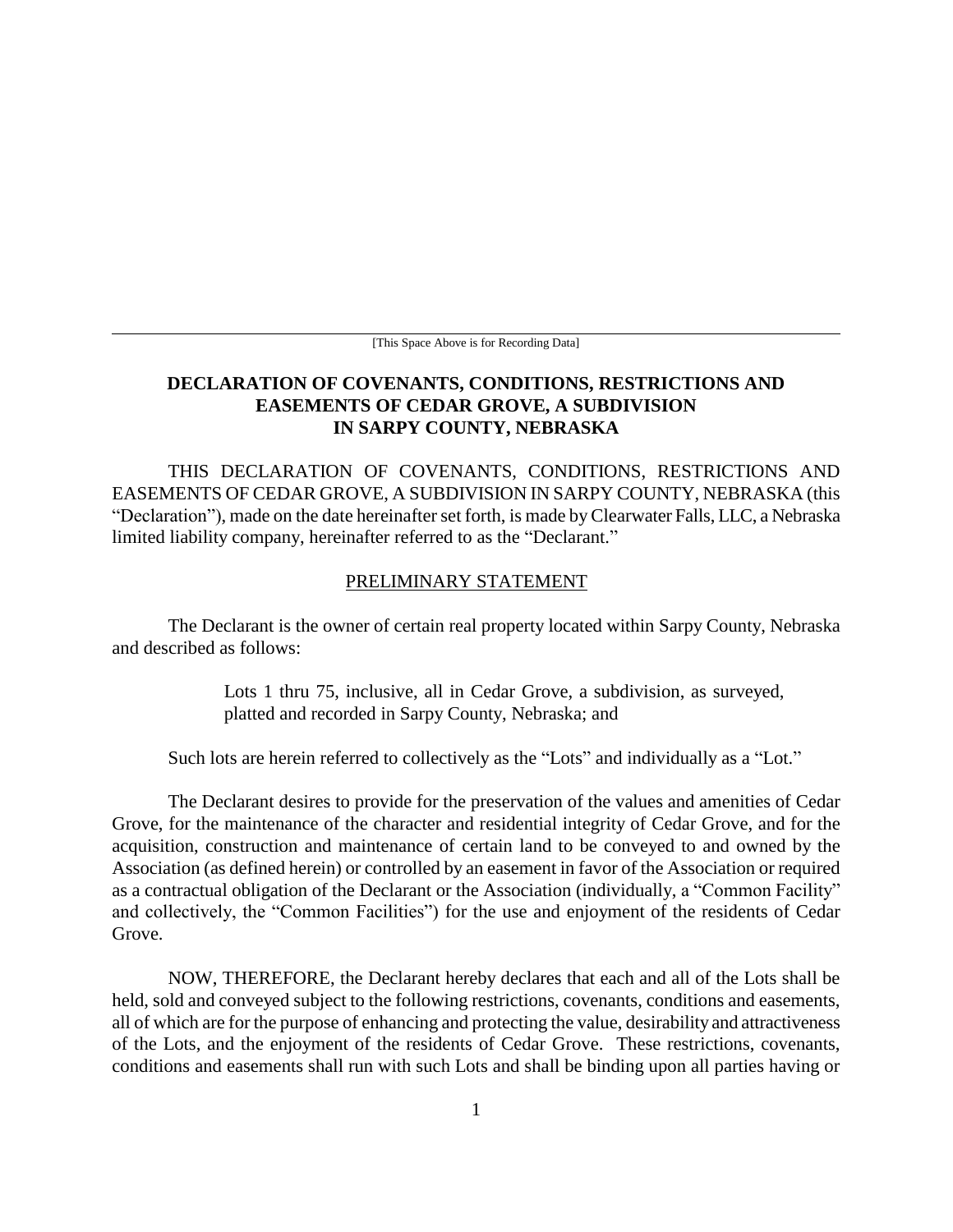acquiring any right, title or interest in each Lot, or any part thereof, as more fully described herein. The Lots are and shall be subject to all and each of the following conditions and other terms.

## ARTICLE I. RESTRICTIONS AND COVENANTS

1. Each Lot shall be used exclusively for single-family residential purposes, except for such Lots or parts thereof as may hereafter be designated by Declarant for townhome use, or conveyed or dedicated by Declarant, or its successors or assigns, for use in connection with a Common Facility, or as a church, school, park, or for other nonprofit use.

2. No residence, building, fence (other than fences constructed by Declarant), wall, pathway, driveway, patio, patio cover enclosure, deck, rock garden, swimming pool, dog house, pool house, tennis court, flag pole, satellite receiving station or disc, solar heating or cooling device, playground equipment or other external improvement above or below the ground (herein individually referred to as an "Improvement" and collectively as "Improvements") shall be constructed, erected, placed or permitted to remain on any Lot, or right-of-way abutting any Lot, nor shall any grading, excavation or tree removal for any Improvement be commenced, except for Improvements which have been approved by Declarant, as follows:

A. An Owner (as that term is defined herein) desiring to erect an Improvement shall deliver two sets of construction plans, landscaping plans and plot plans to Declarant (herein collectively referred to as the "Plans"). The Plans shall include a description of the type, quality, color (which shall be an earth tone hue) and use of materials proposed for the exterior of such Improvement. Concurrent with submission of the Plans, the Owner shall notify the Declarant of the Owner's mailing address.

B. Declarant shall review the Plans in relation to the type and exterior of improvements constructed, or approved for construction, on neighboring Lots and in the surrounding area, and any general scheme or plans formulated by Declarant. In this regard, Declarant intends that the Lots shall be developed residential community with homes constructed of high quality materials. The decision to approve or refuse approval of a proposed Improvement shall be exercised by Declarant, in its sole and absolute discretion, to promote development of the Lots and to protect the values, character and residential quality of all Lots. If Declarant determines, in its sole and absolute discretion, that the proposed Improvement will not protect and enhance the integrity and character of all the Lots and neighboring Lots as a quality residential community, Declarant may refuse approval of the proposed Improvement.

C. Written Notice of any approval of a proposed Improvement shall be mailed to the Owner at the address specified by the Owner upon submission of the Plans. Such notice shall be mailed, if at all, within thirty (30) days after the date of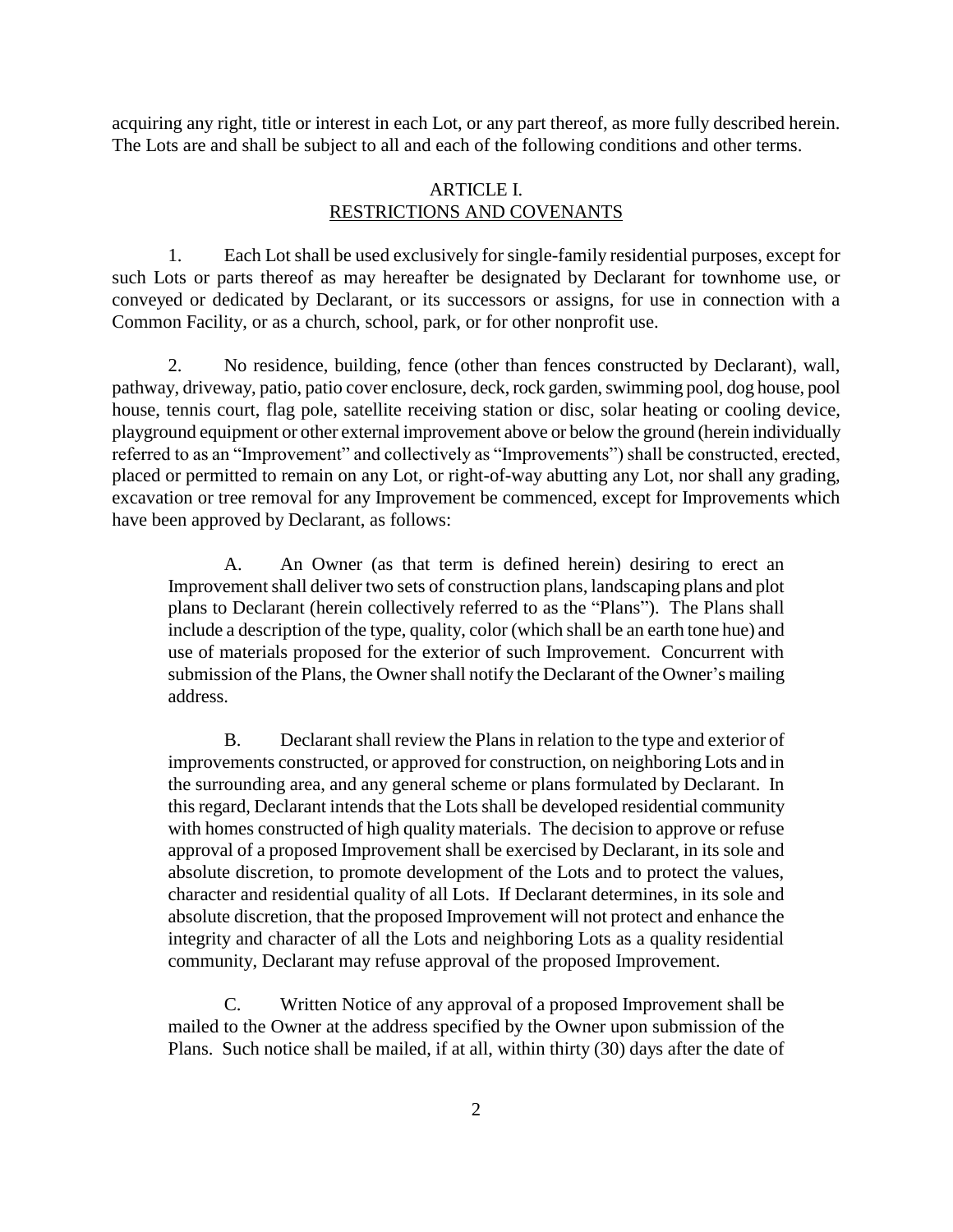submission of the Plans. If notice of approval is not mailed within such period, the proposed Improvement shall be deemed disapproved by Declarant.

D. No Owner, or combination of Owners, or other person or persons shall have any right to any action by Declarant, or to control, direct or influence the acts of the Declarant with respect to any proposed Improvement. No responsibility, liability or obligation shall be assumed by or imposed upon Declarant by virtue of the authority granted to Declarant in this Section, or as a result of any act or failure to act by Declarant with respect to any proposed Improvement.

3. No single-family residence shall be created, altered, placed or permitted to remain on any Lot other than one detached single-family dwelling which does not exceed two and one-half stories in height, except that Lots designated for townhome use may have attached townhomes not exceeding two and one-half stories in height. All Improvements on the Lots shall comply with all requirements of the zoning code and municipal code of the applicable governing authority, including but not limited to all set back and side yard requirements.

4. Subject to the specific requirements set forth below, all foundations shall be constructed of poured concrete, concrete blocks, brick or stone. The exposed foundation walls on the front of all main residential structures facing any street must be constructed of or faced with clayfired brick or stone or other material approved by Declarant. All driveways must be constructed of concrete, brick, paving stone, or laid stone. Unless other materials are specifically approved by Declarant, the roof of all Improvements shall be covered with asphalt shingles or its equivalent, **weathered wood in color**.

Fireplaces and flues: In the event that a wood-burning fireplace and/or flue is constructed as a part of the dwelling in a manner so as to protrude beyond the outer perimeter of the front of the home, the enclosure of the fireplace and flue shall be constructed of, or finished with, clay-fired brick or stone. In the event that a pre-fabricated unit fireplace which is wood or gas burning or direct vent fireplace is constructed as a part of the dwelling on any Lot and is vented directly through an exterior wall of the dwelling or is vented through the roof of the dwelling with a vent similar in style, size and location to that of a furnace flue, no clay-fired brick or stone enclosure will be required. Provided however, if said pre-fabricated unit fireplace which is wood or gas burning or direct vent fireplace is constructed in such a manner so as to protrude beyond the outer perimeter of a front wall of the dwelling on a Lot, the protrusion for the fireplace and/or flue shall be finished with clay-fired brick or stone.

5. No streamers, posters, banners, balloons, exterior illumination or other rallying devices will be allowed on any Lot in the promotion or sale of any Lot, residential structure or property unless approved in writing by the Declarant. No advertising signs, billboards, unsightly objects or nuisances shall be erected, placed or permitted to remain on any Lot except one sign per Lot consisting of not more than six (6) square feet advertising a Lot as "For Sale". A sign erected by a builder for its model home(s) shall not be subject to the sign restrictions set forth herein, but such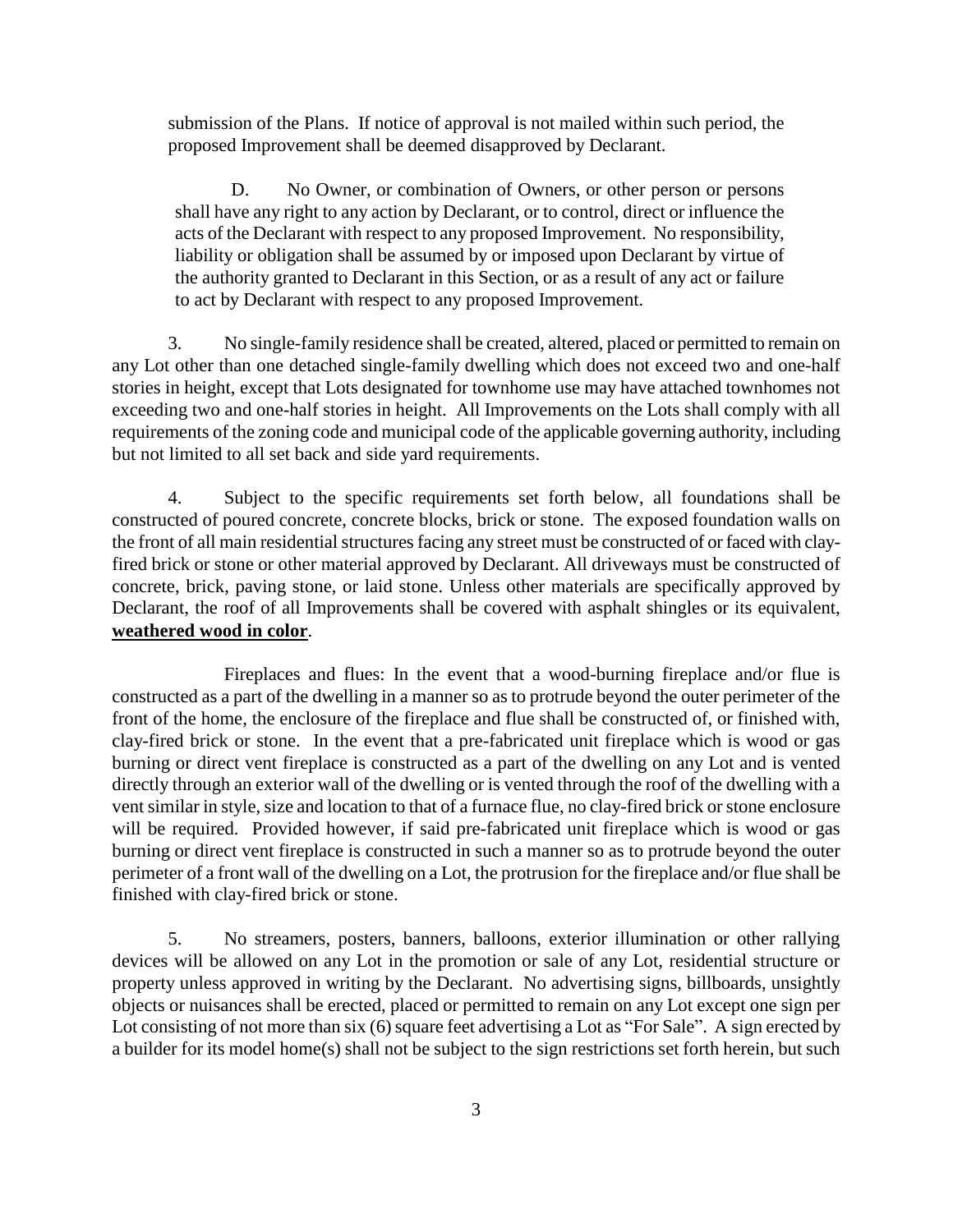signs/advertising shall be subject to the approval of Declarant. No business activities of any kind whatsoever shall be conducted on any Lot; nor shall any Lot be used in anyway for any purpose which may endanger the health or unreasonably disturb an Owner or Owners of any Lot or any resident thereof. Provided, however, this Paragraph shall not apply to the business activities, signs and billboards or the construction and maintenance of buildings, if any, by Declarant, its agents or assigns and designated builders, during the construction and sale of the Lots.

6. No outside radio, television, ham broadcasting, earth station, satellite dish or other electronic antenna or aerial shall be erected or placed on any structure or on any Lot, except with the prior written approval of the Declarant, one (1) satellite dish of 24" or less in diameter or diagonal measurement which is screened from view of any street or sidewalk will be permitted per Lot. The foregoing notwithstanding, any earth station, satellite dish or other electronic antenna or aerial specifically exempted from restriction by statute, regulation, binding order of a court or governmental agency shall be maintained in accordance with the strictest interpretation or condition for such use as may be permitted by such order.

7. No tree houses, doll houses, windmills or similar structures shall be permitted on any Lot.

8. No repair of any boats, automobiles, motorcycles, trucks, campers or similar vehicles, snowmobiles, recreational vehicles, or other self-propelled vehicles requiring a continuous time period in excess of forty-eight (48) hours shall be permitted on any Lot at any time; nor shall vehicles or similar chattels offensive to the neighborhood be visibly stored, parked or abandoned on any Lot. No unused building material, junk or rubbish shall be left exposed on the Lot except during actual building operations, and then only in as neat and inconspicuous a manner as possible.

9. No boat, camper, trailer, auto-drawn or mounted trailer of any kind, mobile home, truck, aircraft, camper truck or similar chattel shall be maintained or stored on any part of a Lot (other than in an enclosed structure) for more than forty-eight (48) continuous hours and no more than twenty (20) days combined within any calendar year. No motor vehicle may be parked or stored outside on any Lot, except vehicles driven on a regular basis by the occupants of the dwelling located on such Lot. No grading or excavating equipment, tractors or semi-tractors/trailers shall be stored, parked, kept or maintained in any yards, driveways or streets. However, this section 9 shall not apply to trucks, tractors or commercial vehicles which are necessary for the construction of residential dwellings during the period of construction. All residential Lots shall provide at least the minimum number of off-street parking spaces/area for private passenger vehicles required by the applicable zoning ordinances.

10. No incinerator or trash burner shall be permitted on any Lot. No garbage or trash can or container or fuel tank shall be permitted unless completely screened from view, except on the designated day each week for pickup purposes. No garden, lawn or maintenance equipment of any kind whatsoever shall be stored or permitted to remain outside of any dwelling or suitable storage facility, except when in actual use. No garbage, refuge, rubbish or cutting shall be deposited on any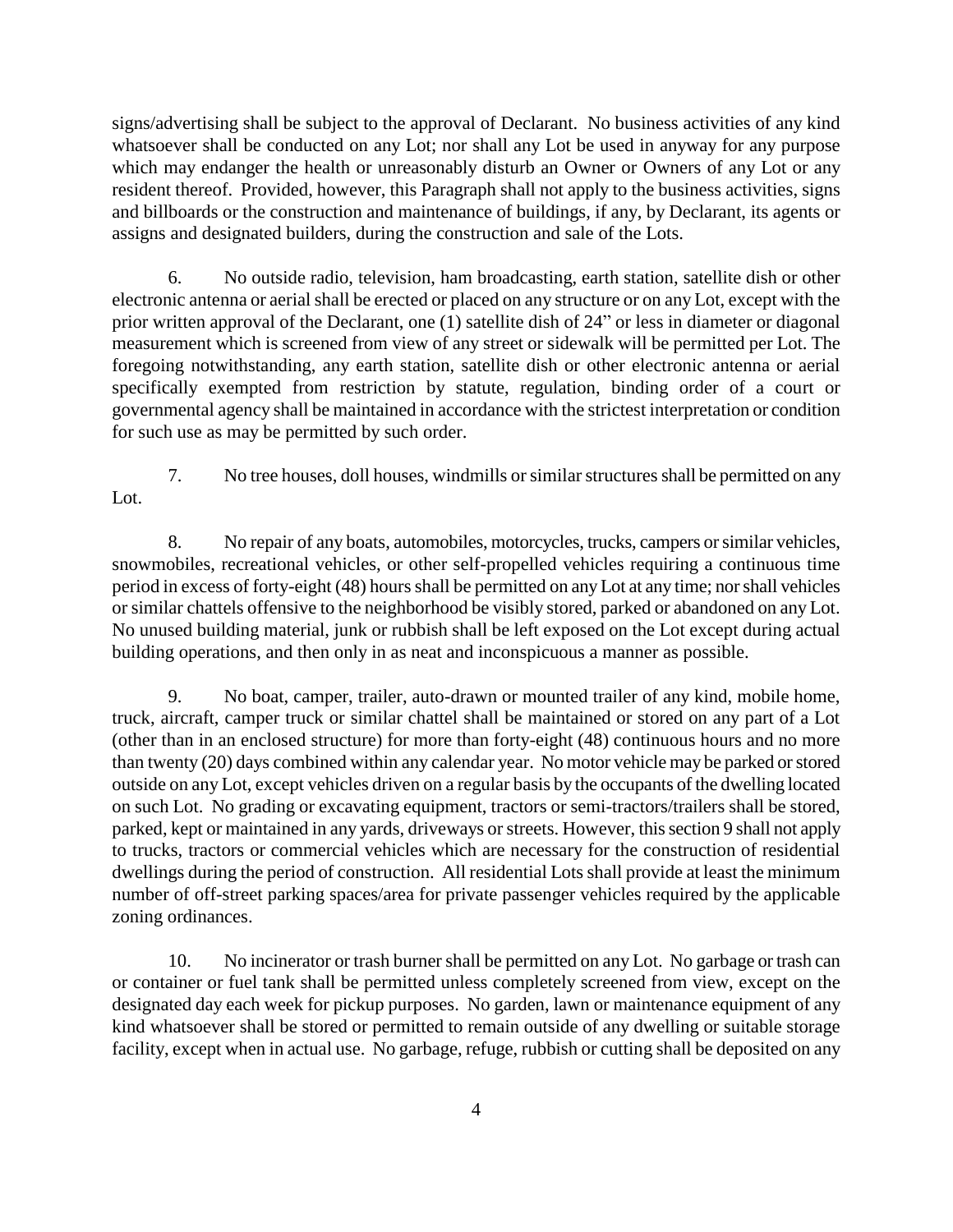street, road or Lot. No clothes line shall be permitted outside of any dwelling at any time. Produce or vegetable gardens may only be maintained in rear yards in an area no larger than eight (8') by ten (10') feet.

11. No obnoxious or offensive activity shall be carried on upon any Lot, nor shall anything be done thereon which may be, or may become, an annoyance or nuisance to the neighborhood, including but not limited to, odors, dust, glare, sound, lighting, smoke, vibration and radiation. Exterior lighting installed on any Lot shall either be indirect or of such a controlled focus and intensity as not to disturb the residents of adjacent Lots.

12. Fencing is permitted only with Declarant's written approval. If approved, no fence shall be permitted to extend beyond the front line of a main residential structure. Unless other materials are specifically approved in writing by Declarant, fences shall only be composed of wood, black wrought iron, black aluminum, black chain link or black vinyl, which shall be uniform in appearance. If approved by the Declarant, no fences or walls shall exceed a height of six (6) feet. No fence shall be installed less than six inches (6") above the ground except for fencing material, approved in writing by Declarant, which does not impede the natural flow of storm and other water drainage. No other type of fencing shall be allowed on any Lot unless specific written permission by the Declarant is granted. No traditional (gray) chain link fencing shall be allowed. No hedges or mass planted shrubs shall be permitted more than ten (10) feet in front of the front building line. Any fences, hedges or mass planted shrubs installed by or at the direction of the Declarant shall not be subject to the provisions of this paragraph.

13. No swimming pool may extend more than one foot above ground level. Subject to the provisions of paragraph 2 of this Article, any swimming pool allowed by this paragraph shall be fenced. In addition to the requirements of paragraph 2 of this Article, before any above-ground swimming pool may be installed on any Lot, the Owner thereof shall first obtain written approval by the Declarant of an appropriate landscaping plan.

14. Construction of any Improvement shall be completed within one (1) year from the date of commencement of excavation or construction of the improvement. No excavation dirt shall be spread across any Lot in such a fashion as to materially change the grade or contour or intended drainage of any Lot. Any construction activities on any Lot causing damage to any adjacent Lot, including but not limited to removal of vegetation, shall be immediately repaired, including but not limited to re-grading and reseeding, as necessary.

15. A public sidewalk shall be constructed of concrete four (4') feet wide by four (4") inches thick in front of each Lot and upon each street side of each corner Lot. The sidewalk shall be placed five (5') feet back of the street curb line and shall be constructed by the owner of the Lot prior to the time of completion of the main structure and before occupancy thereof; provided, however, this provision shall vary in order to comply with any requirements of the applicable governing jurisdiction, by virtue of ordinance or agreement (per Sarpy County zoning laws).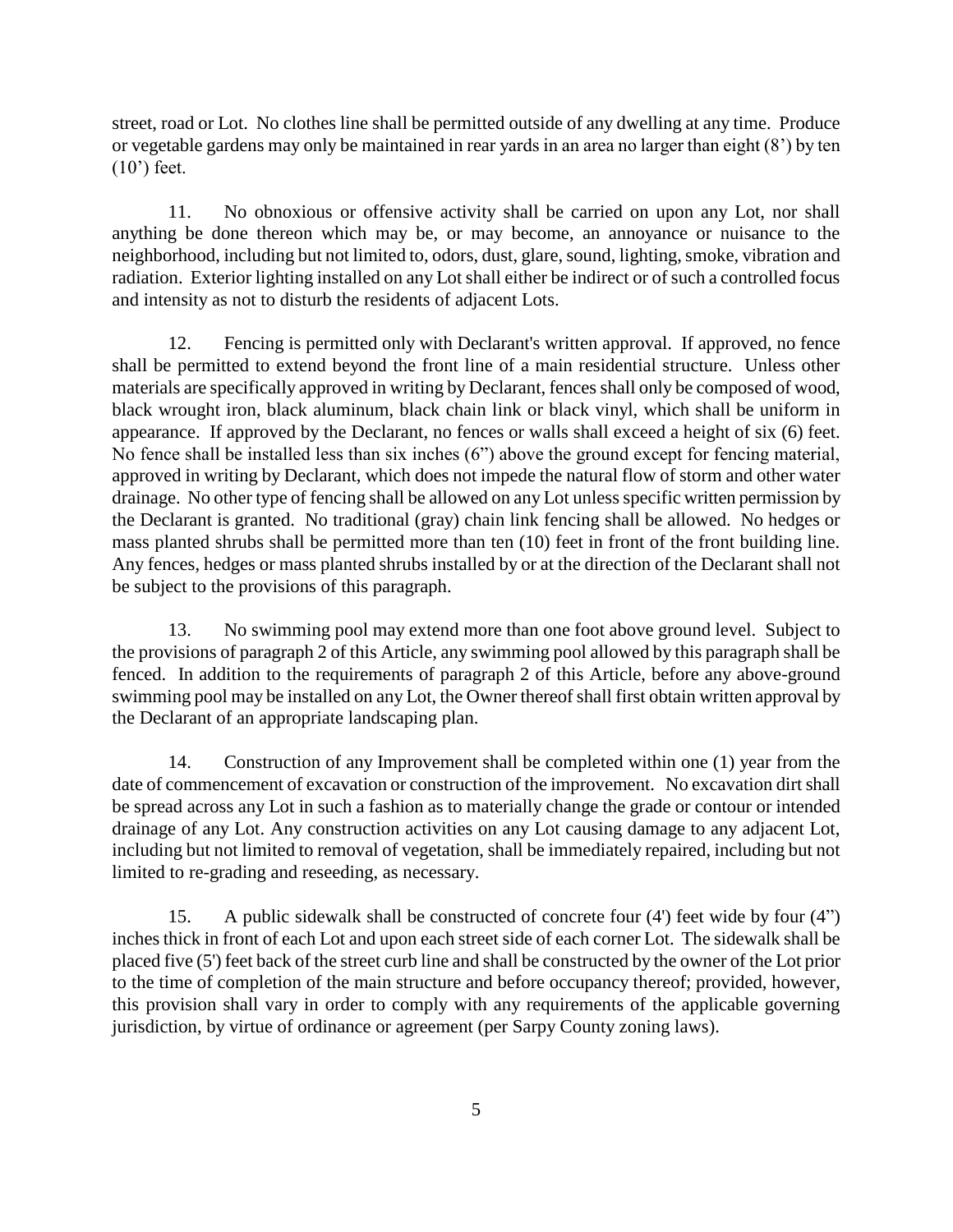16. Driveway approaches between the sidewalk and curb on each Lot shall be constructed of concrete. Should repair or replacement of such approach be necessary, the repair or replacement shall also be of concrete. No asphalt overlay of driveway approaches will be permitted.

17. No stable, dog run, kennel or other shelter for any animal, livestock, fowl or poultry shall be erected, altered, placed or permitted to remain on any Lot, except for one dog house constructed for one (1) dog, provided always that the construction plans, specifications and the location of the proposed structure have been first approved by Declarant, or its assigns, as required by this Declaration. Dog houses and dog runs shall only be allowed at the rear of the residence, attached to or immediately adjacent to the residence and hidden from view. No animals, livestock. agricultural-type animals, fowl or poultry of any kind, including, pot-bellied pigs, shall be raised, bred or kept on any Lot. No excessive barking of any dog, or other excessive noise of any kind from any animal, shall be permitted on any Lot. Any dog or other animal that barks or makes other noise outside the home of any Lot at any time shall wear electronic collars to prevent such barking or other noise.

18. Prior to placement on any Lot, any exterior air-conditioning condenser unit shall be first approved by the Declarant according to the requirements set forth in Article I, paragraph 2, and shall be placed in the rear yard or any side yards so as not to be visible from public view. No grass, weeds or other vegetation will be grown or otherwise permitted to commence or continue, and no dangerous, diseased or otherwise objectionable shrubs or trees will be maintained on any Lot so as to constitute an actual or potential public nuisance, create a hazard or undesirable proliferation, or detract from a neat and trim appearance. Vacant Lots shall not be used for dumping of earth or any waste materials, including grass clippings.

19. No Residence shall be constructed on a Lot unless the entire Lot, as originally platted, is owned by one owner of such Lot, except if parts of two or more platted Lots have been combined into one Lot which is at least as wide as the narrowest Lot on the original plat, and is as large in area as the largest Lot in the original plat.

20. No structure of a temporary character, carport, detached garage, trailer, basement, tent or shack shall be erected upon or used on any Lot at any time, either temporarily or permanently. No structure or dwelling shall be moved from outside the Cedar Grove subdivision to any Lot without the written approval of Declarant.

21. Notwithstanding any provision herein to the contrary, an "outbuilding" may be constructed, reconstructed or altered on a Lot if such construction, reconstruction or alteration is performed in accordance with this Section 21. If an Owner of a Lot desires to construct, reconstruct or alter an "outbuilding" on a Lot, the Owner shall, prior to the commencement of construction, reconstruction or alteration, submit detailed plans and specifications regarding the work being proposed and a statement of proposed use of the "outbuilding" and other documentation that may be required by the Declarant, which may include without limitation a site plan, floor plan, exterior elevation, grading plan, drainage and water retention plans, materials, colors, exterior lighting and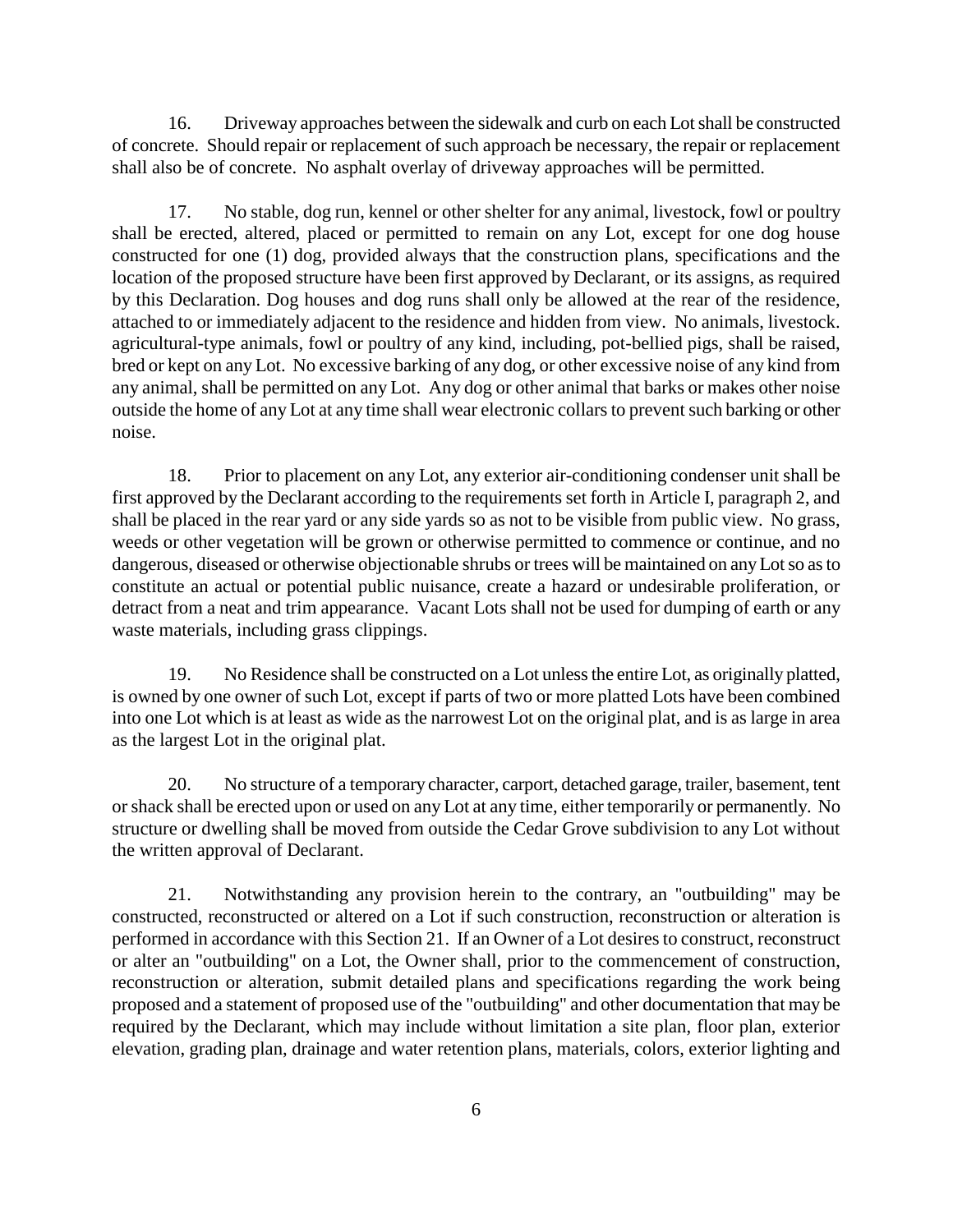any other information needed to accurately describe the exterior appearance or functional characteristics of the proposed "outbuilding" (the "Application"). The Declarant shall have the right to approve or disapprove of the Application submitted to it, whether a preliminary or final submittal, if any part of it is:

(a) incomplete;

(b) not in compliance with relevant approval requirements or regulations of local, state, federal or other governmental agencies;

(c) deemed by the Declarant to be contrary to the best interests of Cedar Grove or any Owner or Owners within Cedar Grove; or

(d) not in conformity and harmony of external design with neighboring structures; or

(e) incompatible with the architectural style, quality or aesthetics of residential home to be constructed or any existing residential home constructed on a Lot.

All Applications for an "outbuilding" submitted to the Declarant hereunder shall comply with any and all laws, rules, regulations or ordinances applicable to Cedar Grove which have been promulgated by any local, state, federal or other governmental agency or authority. Under no circumstances will an "outbuilding" be constructed prior to completion of the construction of the primary dwelling on any Lot. The decision of the Declarant to approve or disapprove shall be final and at Declarant's sole and absolute discretion.

The Declarant shall approve or disapprove each Application, whether a preliminary or final submittal, within thirty (30) days from the receipt thereof. If the Committee fails either to approve or disapprove the Application within said 30-day period; then it shall be irrevocably deemed that the Declarant has disapproved the Application. At least one set of the Application shall, with the approval or disapproval endorsed thereon, be returned to the submitting person and one set shall be retained by the Declarant for its permanent files. Notwithstanding this Section 21, no Application shall be deemed filed with the Declarant until it is actually received by the Declarant by certified mail (return receipt requested).

Upon receipt of approval from the Declarant pursuant to this Section 21 and upon receipt of approvals from the governing jurisdiction, the Owner shall, as soon as practicable, satisfy all conditions thereof and diligently proceed with the commencement and completion of all approved construction, refinishing, alterations, excavations and landscaping. In all cases, work shall be commenced within twelve (12) months of the date of such approval, or the approval given or deemed given pursuant to this Section 21 shall be deemed revoked unless the Declarant, upon request made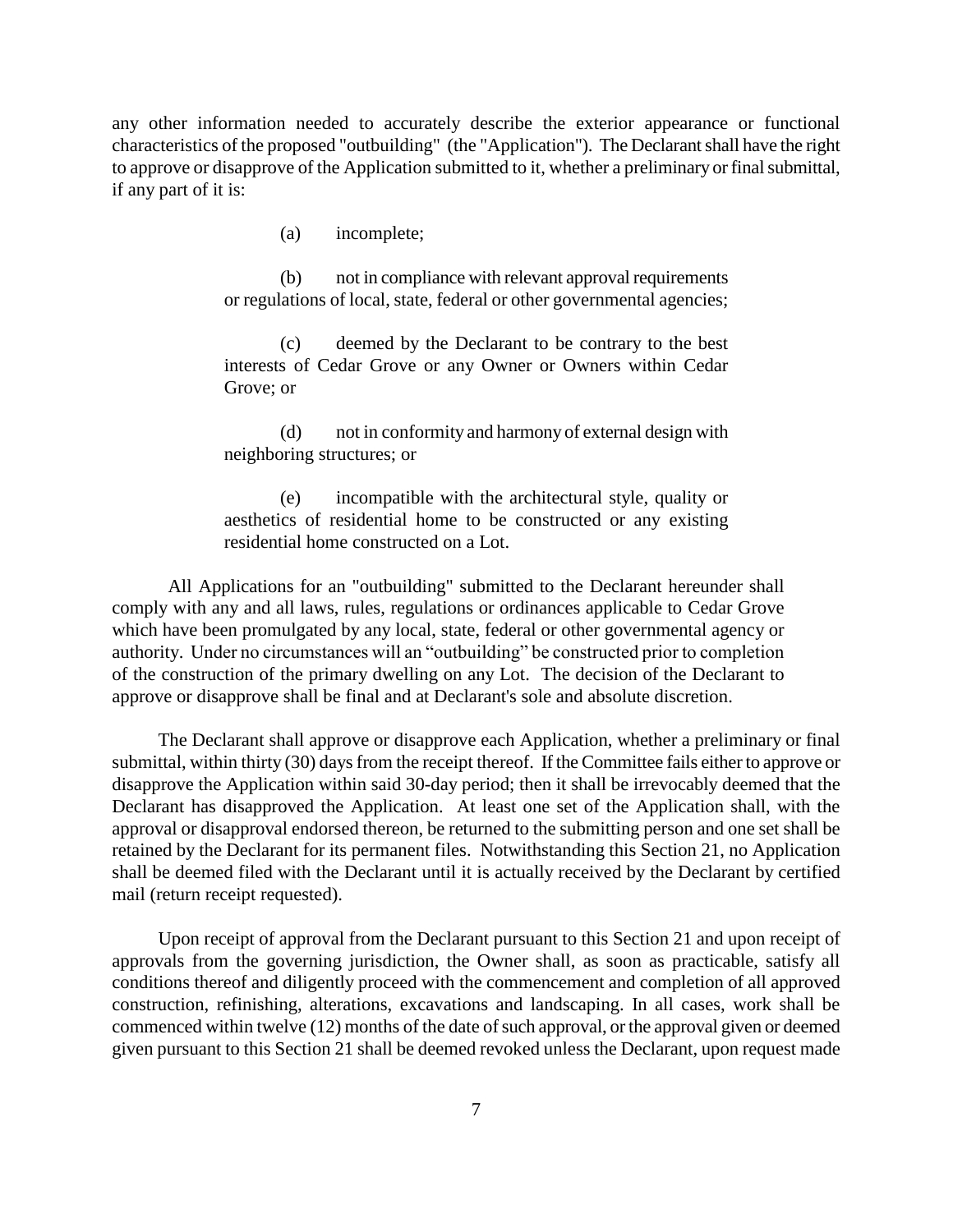prior to the expiration of said 12-month period, extends the time for commencing work by written notice to the Owner, which may be withheld or conditioned in the Declarant's sole discretion.

All construction, refinishing, alteration or excavation of any Improvements approved under this Section 21 shall be undertaken and pursued diligently to completion, but in any event shall be completed within 60 days after the date of approval by the Declarant. However, the time for completion shall be extended for any period such completion is rendered impossible or would result in a hardship due to reasons beyond the Owner's reasonable control.

Failure to comply with this subsection 21 shall constitute a breach of this Declaration and subject the defaulting parry or parties to all enforcement procedures set forth herein or any other remedies provided by law or in equity.

The Declarant, nor its employees, members, managers or agents thereof, shall be liable in any way for any damage, loss or prejudice suffered or claimed by an Owner or any other person who submits an Application. Any person or entity who submits an Application shall forever defend, indemnify and hold the Declarant and its employees, members, managers or agents, and the Association and its members, officers, directors and agents, harmless from all damage, loss or liability (including reasonable attorneys' fees) suffered or claimed by any third party on account of: (i) any defects in any plans, drawings, specifications or other documentation submitted in any Application, or revised or approved in accordance with the foregoing provisions, or for any structural or other defects in any work done according to such plans, drawings, specifications or other documentation; (ii) the approval or disapproval of any Application, whether or not defective; (iii) the construction or performance of any work, whether or not pursuant to an approved Application; or (iv) the development of any Lot within Cedar Grove.

In no event shall an approval by the Declarant of any Application, or any written or oral statements made by the Board or any officer, director or employee of the Association and/or the Declarant or any employee, member, manager or agent of Declarant, be deemed to constitute in any way any representations or warranties of any kind, express or implied, with regard to the Application and any plans, drawings, specifications or other documentation constituting a part of the Application, including without limitation representations or warranties regarding compliance with zoning, subdivision and land use laws, or compliance with any other applicable codes, regulations and laws, or with regard to fitness for a particular purpose.

22. All utility service lines from each Lot line to a dwelling or other Improvement shall be underground.

23. Declarant does hereby reserve unto itself the right to require the installation of siltation fences or erosion control devices and measures in such location, configurations, and designs as it may determine appropriate in its sole and absolute discretion, and such Lot owner shall bear all costs and expenses of the same and shall hold Declarant harmless from any and all liability resulting therefrom.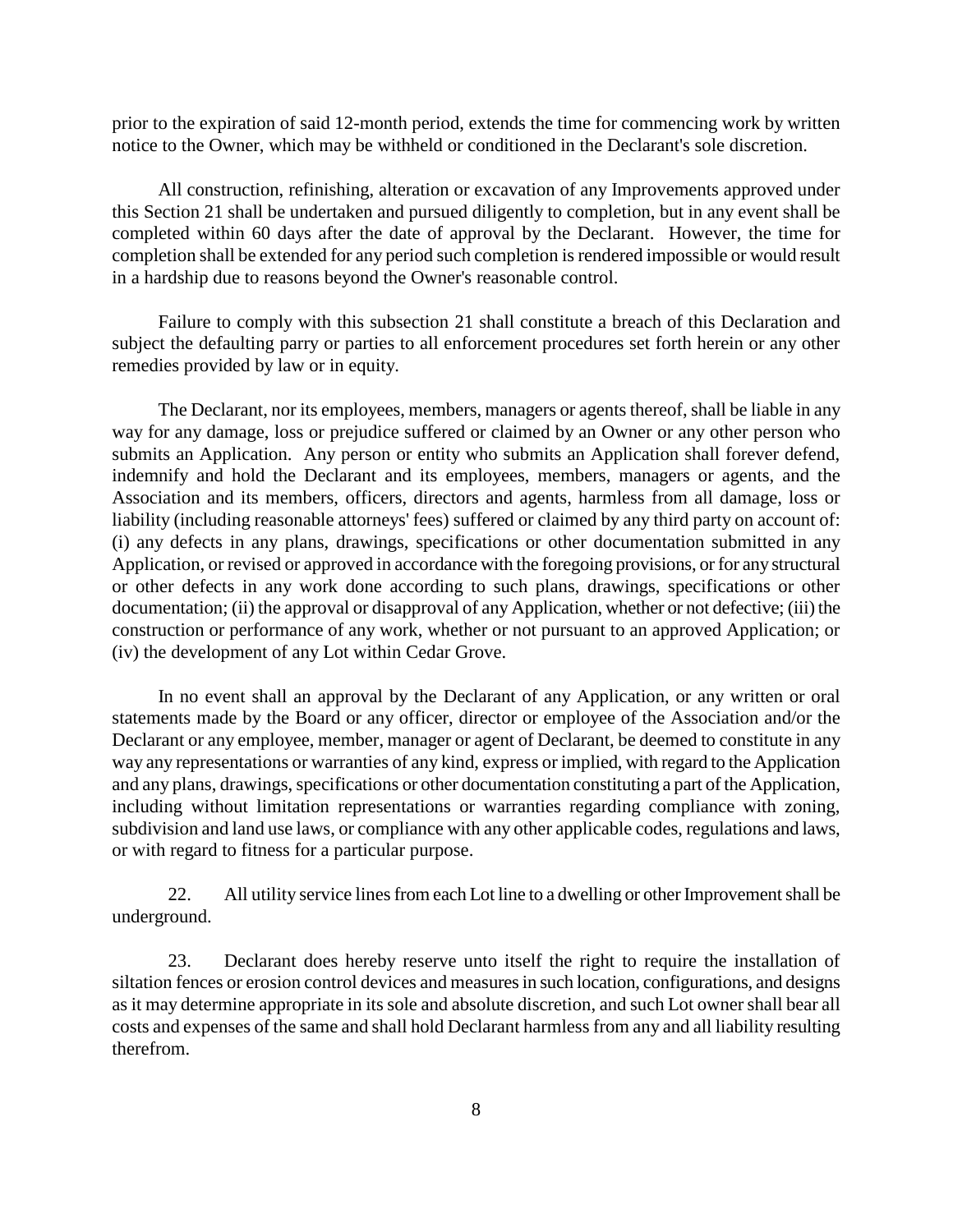24. Vehicular ingress and egress to and from a Lot upon the public streets shall be limited to the driveway only and no owner shall construct more than one driveway or other means of vehicular access to the public streets upon a Lot.

#### ARTICLE II. HOMEOWNERS' ASSOCIATION

1. The Association. Declarant has or will cause the incorporation of Cedar Grove Homeowners Association, a Nebraska not for profit corporation (hereinafter referred to as the "Association"). The Association has as its purpose the promotion of the health, safety, recreation, welfare and enjoyment of the residents of the Lots, including:

A. The acquisition, construction, landscaping, improvement, equipment, maintenance, operation, repair, upkeep and replacement of Common Facilities for the general use, benefit and enjoyment of the Members. Common Facilities may include recreational facilities such as swimming pools, tennis courts, health facilities, playgrounds and parks dedicated and non-dedicated roads, paths, ways and green areas; and signs and entrances for Cedar Grove. Common Facilities may be situated on property owned or leased by the Association, on public property, on private property subject to an easement in favor of the Association, or on property dedicated to a sanitary and improvement district;

B. The promulgation, enactment, amendment and enforcement of rules and regulations relating to the use and enjoyment of any Common Facilities, provided always that such rules are uniformly applicable to all Members. The rules and regulations may permit or restrict use of the Common Facilities by Members, their families, their guests, and/or by other persons, who may be required to pay a fee or other charge in connection with the use or enjoyment of the Common Facility; and

C. The exercise, promotion, enhancement and protection of the privileges and interests of the residents of Cedar Grove; and the protection and maintenance of the residential character of Cedar Grove.

2. Owners' Easements of Enjoyment and Delegation of Use. Every Owner shall have a right and easement of enjoyment in and to the Common Facilities which shall be appurtenant to and shall pass with the title to every Lot, subject to the following provisions:

A. The right of the Association, its lessor, successor and/or assigns, to promulgate reasonable rules and charge reasonable admission and other fees for the use of any Common Facility;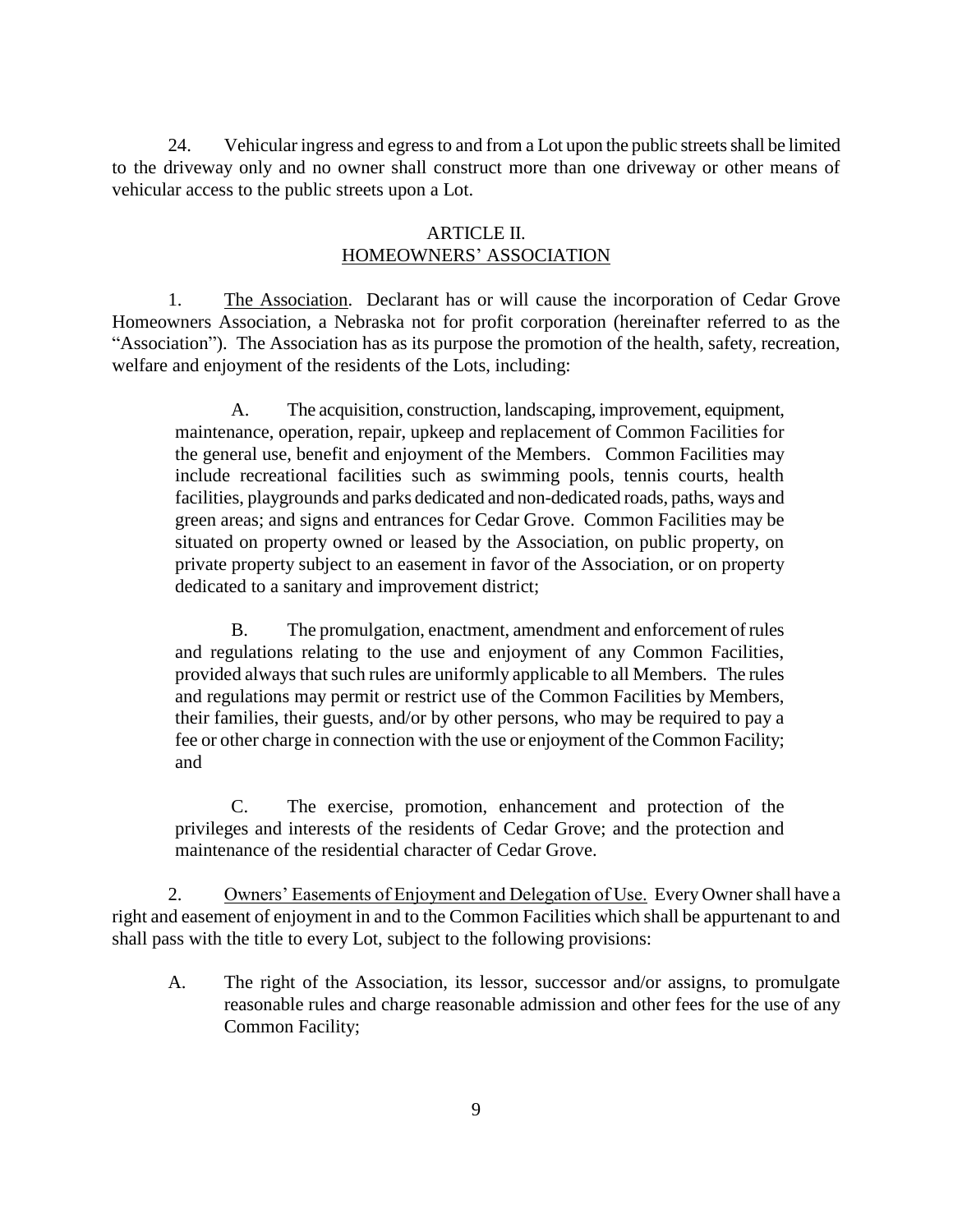- B. The right of the Association to suspend the voting rights and right to use of the Common Facilities by an Owner for any period during which any assessment against his Lot remains unpaid; and for a period not to exceed 60 days for any infraction of its published rules and regulations; and
- C. The right of the Association to dedicate or transfer all or any part of the Common Facilities to any public agency, authority or utility for such purposes and subject to such conditions as may be agreed to by the Members. No such dedication or transfer shall be effective unless an instrument agreeing to such dedication or transfer signed by 2/3rds of the Members has been recorded.

Any Owner may delegate, in accordance with the rules and regulations of the Association, his right of enjoyment to the Common Facilities to the members of his/her family.

3. Membership and Voting. The "Owner" of each Lot shall be a Member of this Association. For purposes of this Declaration, the term "Owner" of a Lot means and refers to the record Owner, whether one or more persons or entities, of fee simple title of a Lot, but excluding however those parties having any interest in any of such Lot merely as security for the performance of an obligation (such as a contract seller, the trustee or beneficiary of a deed of trust, or a mortgagee). The purchaser of a Lot under a land contract or similar instrument shall be considered to be the "Owner" of the Lot for purposes of this Declaration. Membership shall be appurtenant to ownership of each Lot, and may not be separated from ownership of each Lot.

Except for Lots owned by the Declarant, the Owner of each Lot, whether one or more persons and entities, shall be entitled to one (1) vote on each matter properly coming before the Members of the Association. Lots owned by the Declarant shall each be entitled to twenty (20) votes on each matter properly before the Members of the Association.

4. Purposes and Responsibilities. The Association shall have the powers conferred upon not for profit corporations by the Nebraska Nonprofit Corporation Act, and all powers and duties necessary and appropriate to accomplish the purposes and administer the affairs of the Association. The powers and duties to be exercised by the Board of Directors, and upon authorization of the Board of Directors by the Officers, shall include but shall not be limited to the following:

A. The acquisition, development, maintenance, repair, replacement, operation and administration of Common Facilities, and the enforcement of the rules and regulations relating to the Common Facilities.

B. The landscaping, mowing, watering, repair and replacement of parks and other public property and improvements on parks or public property within Cedar Grove.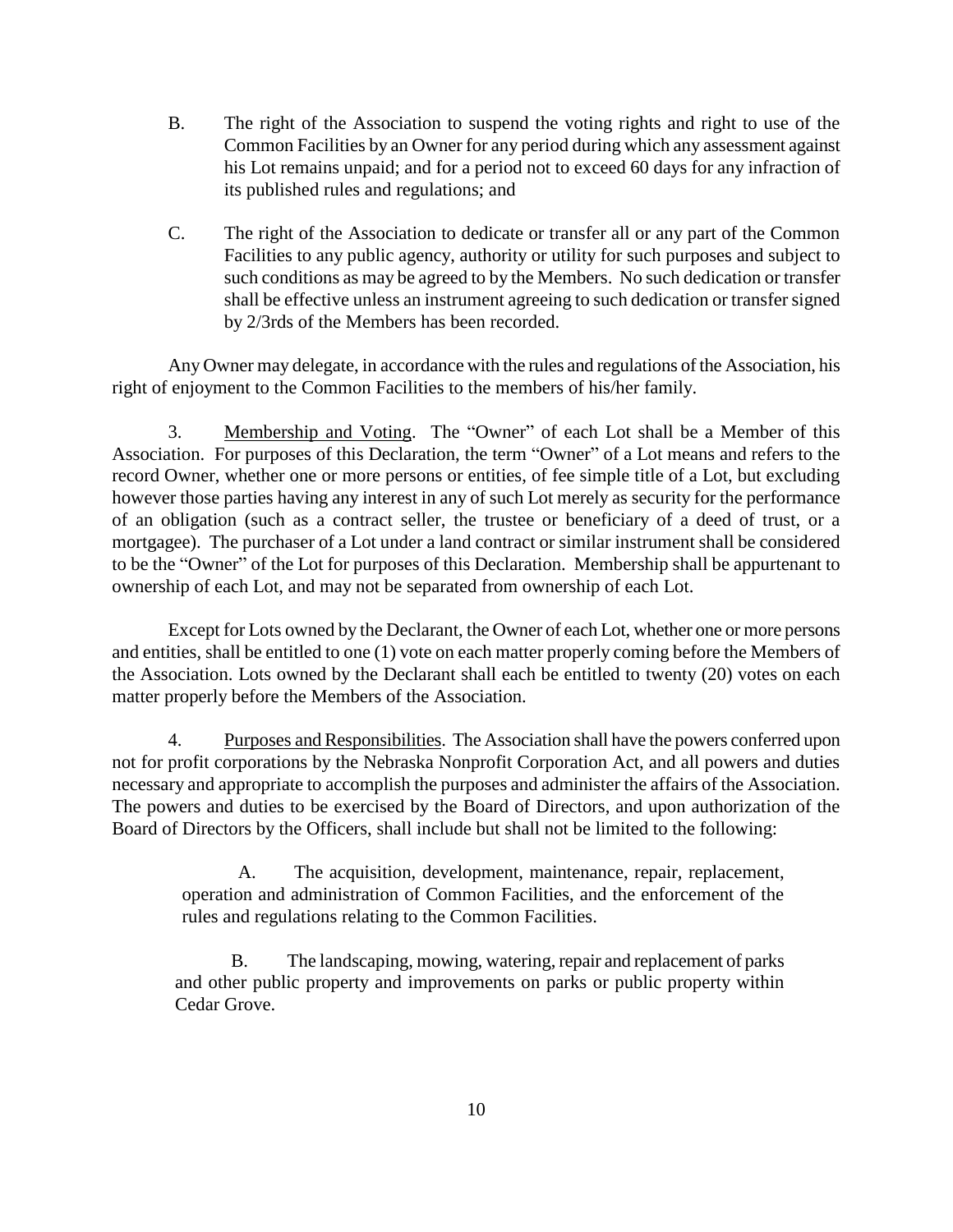C. The fixing, levying, collecting, abatement, and enforcement of all charges, dues, or assessments made pursuant to the terms of this Declaration.

D. The expenditure, commitment and payment of Association funds to accomplish the purposes of the Association including, but not limited to, payment for purchase of insurance covering any Common Facility against property damage and casualty, and purchase of liability insurance coverages for the Association, the Board of Directors of the Association and the Members.

E. The exercise of all of the powers and privileges, and the performance of all of the duties and obligations of the Association as set forth in this Declaration, as the same may be amended from time to time.

F. The acquisition by purchase or otherwise, holding, or disposition of any right, title or interest in real or personal property, wherever located, in connection with the affairs of the Association.

G. The deposit, investment and reinvestment of Association funds in bank accounts, securities, money market funds or accounts, mutual funds, pooled funds, certificates of deposit or the like.

H. The employment of professionals and consultants to advise and assist the Officers and Board of Directors of the Association in the general administration and management of the Association, and execution of such documents and doing and performance of their duties and responsibilities for the Association.

I. The doing and performing of such acts, and the execution of such instruments and documents, as may be necessary or appropriate to accomplish the purposes of the Association.

J. The construction, reconstruction, maintenance, repair and upkeep of any cluster mailboxes within Cedar Grove.

5. Mandatory Duties of Association. The Association shall maintain, in a generally neat and clean condition, any and all entrance ways, fence, cluster mailboxes, signs and landscaping which have been installed in easement or other areas of Cedar Grove and center islands dividing dedicated roads, in generally good and neat condition.

6. Covenant for and Imposition of Dues and Assessments. Declarant, for each Lot owned, hereby covenants, and each Owner of any Lot by acceptance of a deed therefor, whether or not it shall be so expressed in such deed, is deemed to covenant and agree to pay dues and assessments as provided for herein. The Association may fix, levy and charge the Owner of each Lot with dues and assessments (herein referred to respectively as "dues and assessments") under the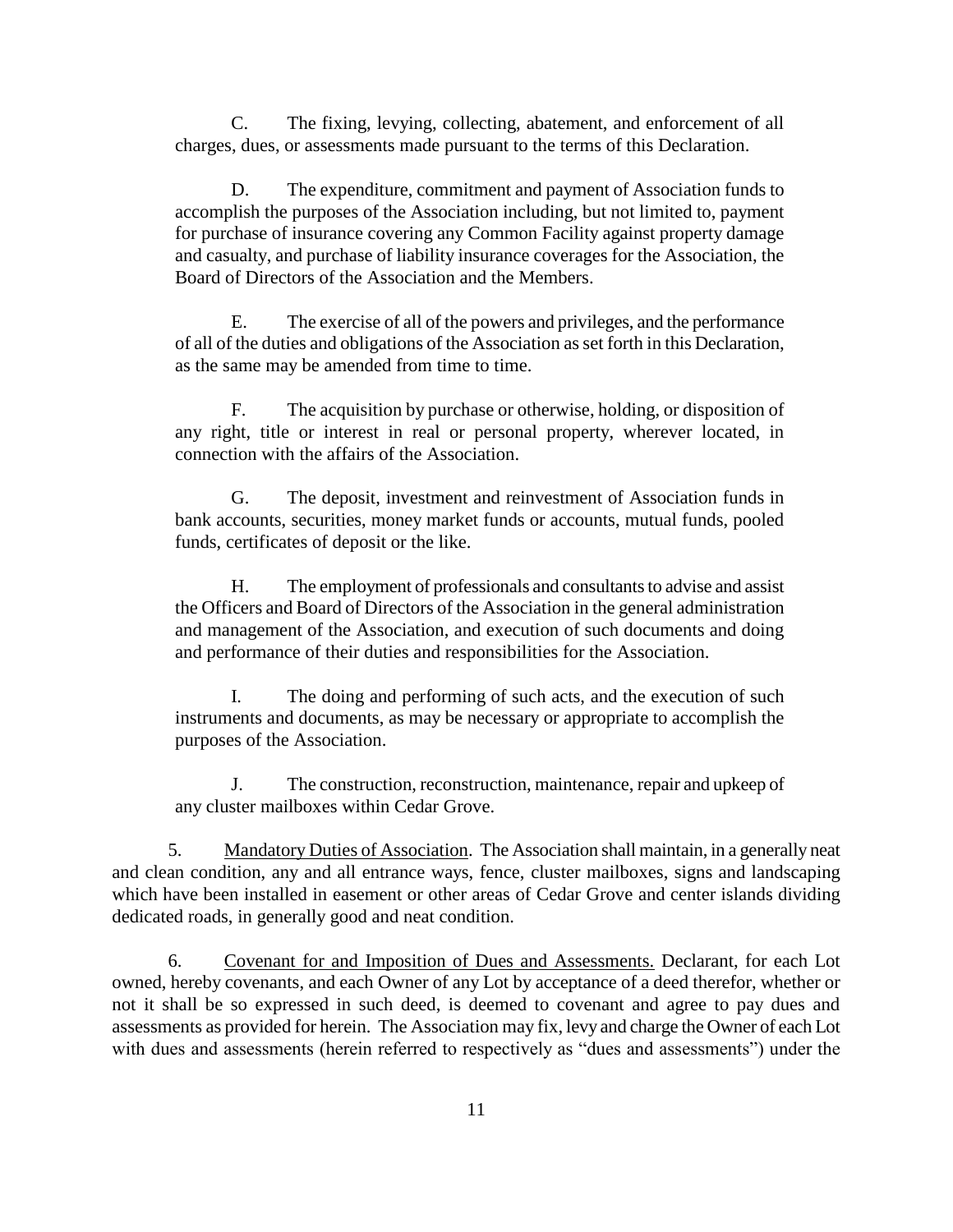following provisions of this Declaration. Except as otherwise specifically provided, the dues and assessments shall be fixed by the Board of Directors of the Association and shall be payable at the times and in the manner prescribed by the Board of Directors.

7. Abatement of Dues and Assessments. Notwithstanding any other provisions of this declaration, the Board of Directors may abate all or part of the dues or assessments due in respect of any Lot, and shall abate all dues and assessments due in respect of any Lot during the period such Lot is owned by the Declarant or any of Declarant's designated builders.

8. Liens and Personal Obligations for Dues and Assessments. The assessments and dues, together with interest thereon, costs and reasonable attorneys' fees, shall be the personal obligation of the Owner of each Lot at the time when the dues or assessments first become due and payable. The dues and assessments, together with interest thereon, costs and reasonable attorneys' fees, shall also be a charge and continuing lien upon the Lot in respect of which the dues and assessments are charged. The personal obligation for delinquent assessments shall not pass to the successor in title to the Owner at the time the dues and assessments become delinquent unless such dues and assessments are expressly assumed by the successors, but all successors shall take title subject to the lien for such dues and assessments, and shall be bound to inquire of the Association as to the amount of any unpaid assessments or dues.

9. Purpose of Dues. The dues collected by the Association may be committed and expended to accomplish the purposes of the Association described in Section 1 of this Article, and to perform the powers and responsibilities of the Association described in Sections 4 and 5 of this Article.

10. Maximum Annual Dues. Unless excess dues have been authorized by the Members in accordance with Section 11, below, the aggregate dues which may become due and payable in any year shall not exceed the greater of:

- A. Two Hundred Fifty and No/100th (\$250.00) Dollars per Lot.
- B. In each calendar year beginning on January 1, 2014, one hundred twenty-five percent (125%) of the aggregate dues charged in the previous calendar year.

11. Assessments for Extraordinary Costs. In addition to the annual dues, the Board of Directors may levy an assessment or assessments for the purpose of defraying, in whole or in part, the costs of any acquisition, construction, reconstruction, repair, painting, maintenance, improvement, or replacement of any Common Facility, including fixtures and personal property related thereto, and related facilities. The aggregate special assessments in each calendar year shall be limited in an amount to Two Hundred and No/100th Dollars (\$200.00) per Lot. Notwithstanding the foregoing, the Association shall levy a one-time charge for the mailbox allocated to each Lot, which one-time charge shall be determined by the Association on annual basis.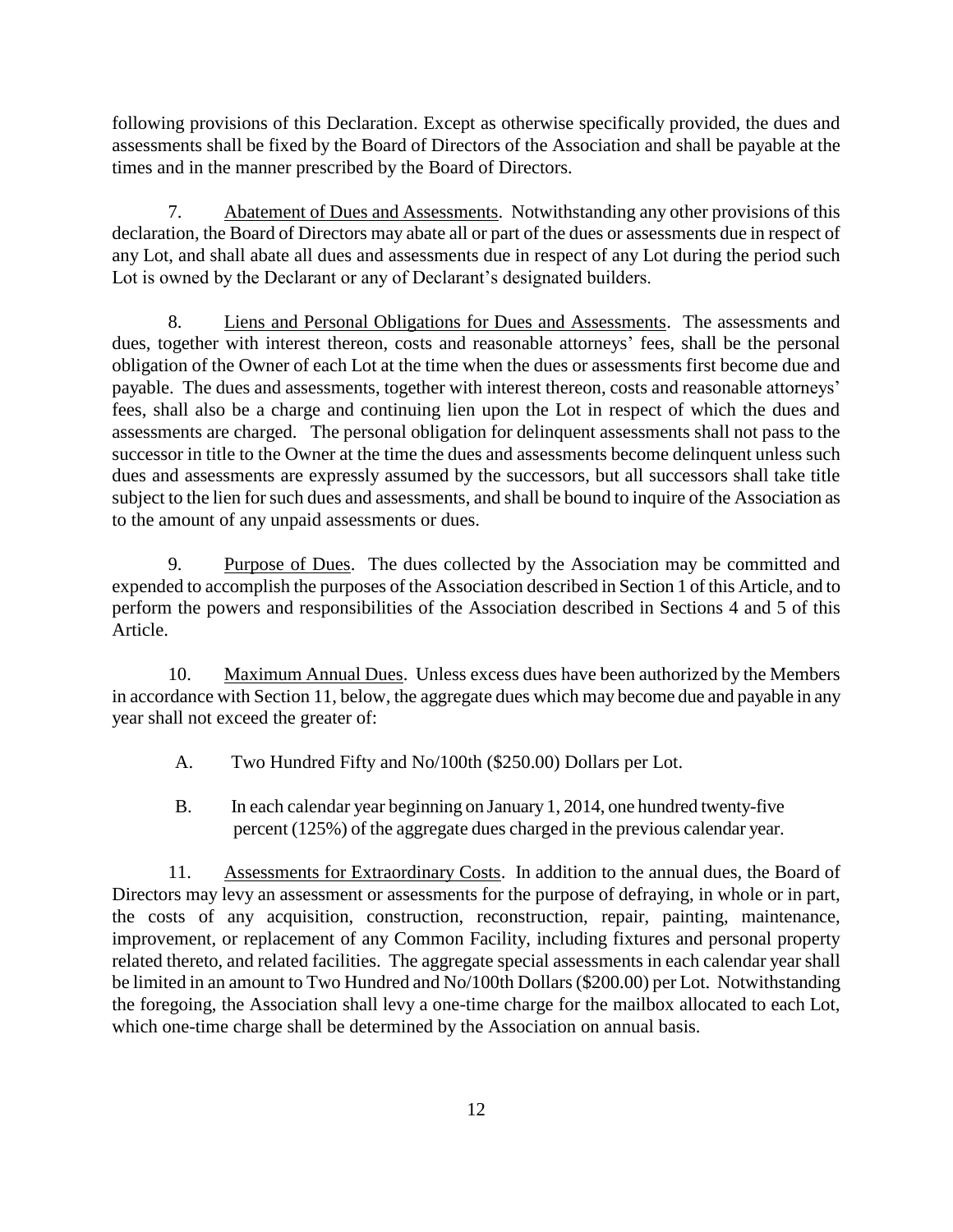12. Excess Dues and Assessments . With the approval of seventy-five (75%) percent of the Members of the Association, the Board of Directors may establish annual dues and/or assessments in excess of the maximums established in this Declaration.

13. Uniform Rate of Assessment. Assessments and dues shall be fixed at a uniform rate as to all Lots, but dues may be abated as to individual Lots owned by a person or entity other than the Declarant and shall be abated with respect of any Lot during the period such Lot is owned by the Declarant or any of Declarant's designated builders, as provided in Section 7 of this Article.

14. Certificate as to Dues and Assessments. The Association shall, upon written request and for a reasonable charge, furnish a certificate signed by an officer of the Association setting forth whether the dues and assessments on a specified Lot have been paid to the date of request, the amount of any delinquent sums, and the due date and amount of the next succeeding dues, assessment or installment thereof. The dues and assessment shall be and become a lien as of the date such amounts first become due and payable.

15. Effect of Nonpayment of Assessments; Remedies of the Association. Any installment of dues or assessment which is not paid when due shall be delinquent. Delinquent dues or assessment shall bear interest from the due date at the rate of sixteen percent (16%) per annum, or the maximum legal rate of interest, whichever is less. The Association may bring an action at law against the Owner personally obligated to pay the same, or foreclose the lien against the Lot or Lots, and pursue any other legal or equitable remedy. The Association shall be entitled to recover as a part of the action and shall be indemnified against the interest, costs and reasonable attorneys' fees incurred by the Association with respect to such action. No Owner may waive or otherwise escape liability for the charge and lien provided for herein by nonuse of the Common Area or abandonment of his Lot. The mortgagee of any Lot shall have the right to cure any delinquency of an Owner by payment of all sums due, together with interest, costs and fees. The Association shall assign to such mortgagee all of its rights with respect to such lien and right of foreclosure and such mortgagee may thereupon be subrogated to any rights of the Association.

16. Subordination of the Lien to Mortgagee. The lien of dues and assessments provided for herein shall be subordinate to the lien of any mortgage, contract or deed of trust given as collateral for a home improvement or purchase money loan. Sale or transfer of any Lot shall not affect or terminate the dues and assessment lien.

17. Subsequent Phase Declaration. Declarant reserves the right, without consent or approval of any other Owner, to expand the Association or amend this Declaration to include additional residential lots in any subdivision which is contiguous to any of the Lots. Such expansion(s) may be affected from time to time by Declarant or Declarant's assignee by recordation with the Register of Deeds of Sarpy County, Nebraska of a Declaration of Covenants, Conditions, Restrictions and Easements, executed and acknowledged by Declarant or Declarant's assignee, setting forth the identity of the additional residential lots (hereinafter the "Subsequent Phase Declaration").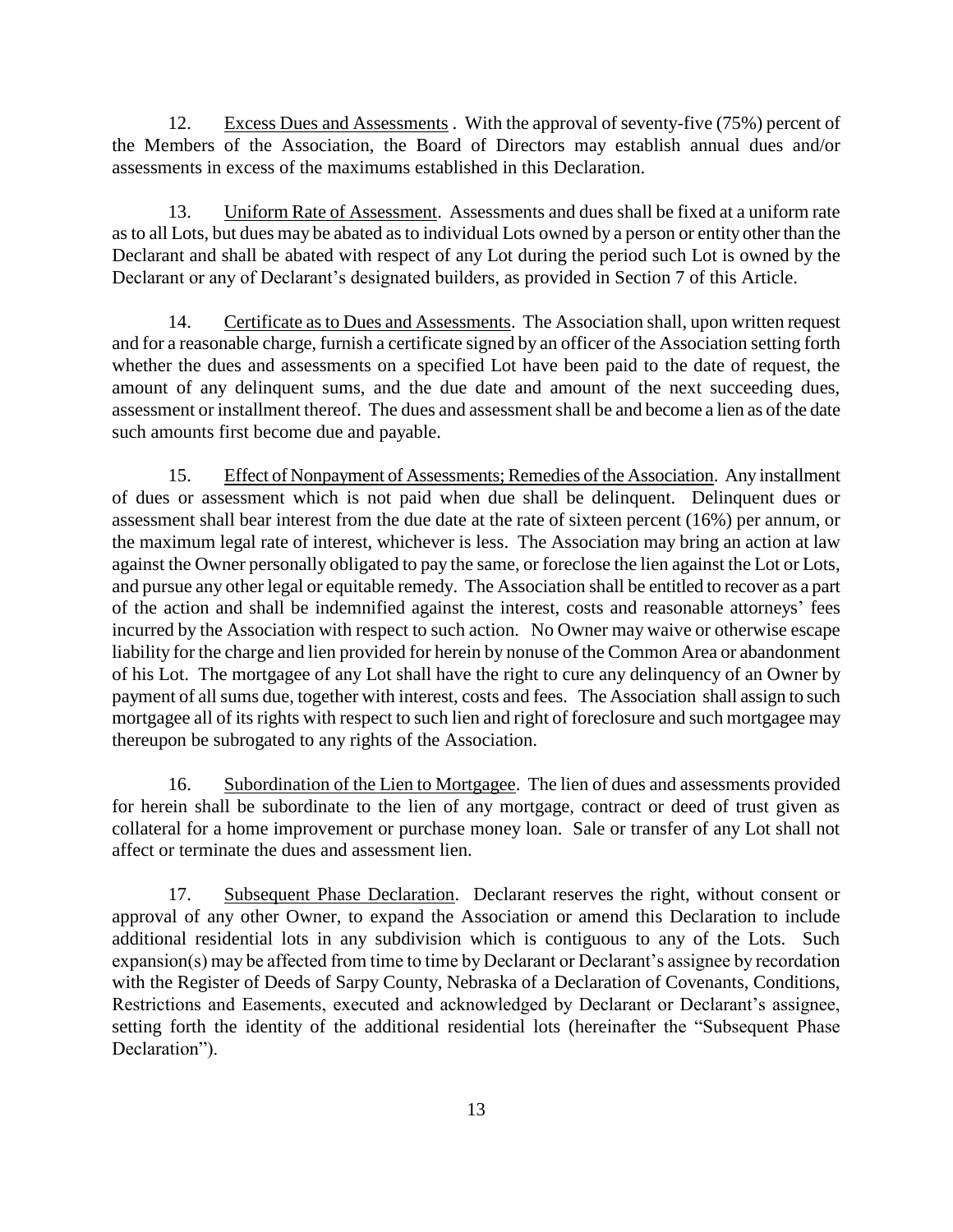Upon the recording of any Subsequent Phase Declaration which expands the residential lots included in the Association, the additional lots identified in the Subsequent Phase Declaration shall be considered to be and shall be included in the "Lots" for purposes of this Article II and this Declaration, and the Owners of the additional residential lots shall be Members of the Association with all rights, privileges and obligations accorded or accruing to Members of the Association.

## ARTICLE III. EASEMENTS

1. A perpetual license and easement is hereby reserved in favor of and granted to Omaha Public Power District, CenturyLink and any company which have been granted a franchise to provide a cable television system within the Lots, Metropolitan Utilities District of Omaha, and Sanitary and Improvement District No. 294 of SarpyCounty, Nebraska, their successors and assigns, to erect and operate, maintain, repair and renew buried or underground sewers, water and gas mains and cables, lines or conduits and other electric and telephone utility facilities for the carrying and transmission of electric current for light, heat and power and for all telephone and telegraph and message service and for the transmission of signals and sounds of all kinds including signals provided by a cable television system and the reception on, over, through, under and across a five (5') foot wide strip of land abutting the front and the side boundary lines of the Lots; and eight (8') foot wide strip of land abutting the rear boundary lines of all interior Lots and all exterior lots that are adjacent to presently platted and recorded Lots; and a sixteen (16') foot wide strip of land abutting the rear boundary lines of all exterior Lots that are not adjacent to presently platted and recorded Lots. The term exterior Lots is herein defined as those Lots forming the outer perimeter of the Lots. The sixteen (16') foot wide easement will be reduced to an eight (8') foot wide strip, when such adjacent land is surveyed, platted and recorded.

2. A perpetual easement is further reserved for the Metropolitan Utilities District of Omaha, their successors and assigns to erect, install, operate, maintain, repair and renew pipelines, hydrants and other related facilities, and to extend thereon pipes, hydrants and other related facilities and to extend therein pipes for the transmission of gas and water on, through, under and across a five (5') foot wide strip of land abutting all cull-de-sac streets; this license being granted for the use and benefit of all present and future owners of these Lots; provided, however, that such licenses and easements are granted upon the specific conditions that if any of such utility companies fail to construct such facilities along any of such Lot lines within thirty-six (36) months of date hereof, or if any such facilities are constructed but are thereafter removed without replacement within sixty (60) days after their removal, then such easement shall automatically terminate and become void as to such unused or abandoned easement ways. No permanent buildings, trees, retaining walls or loose rock walls shall be placed in the easement ways but same may be used for gardens, shrubs, landscaping and other purposes that do not then or later interfere with the aforementioned uses or rights granted herein.

3. A perpetual easement is further reserved in favor of Declarant and the Association, and their successors and assigns to, at their option, create, install, repair, reconstruct, paint, maintain,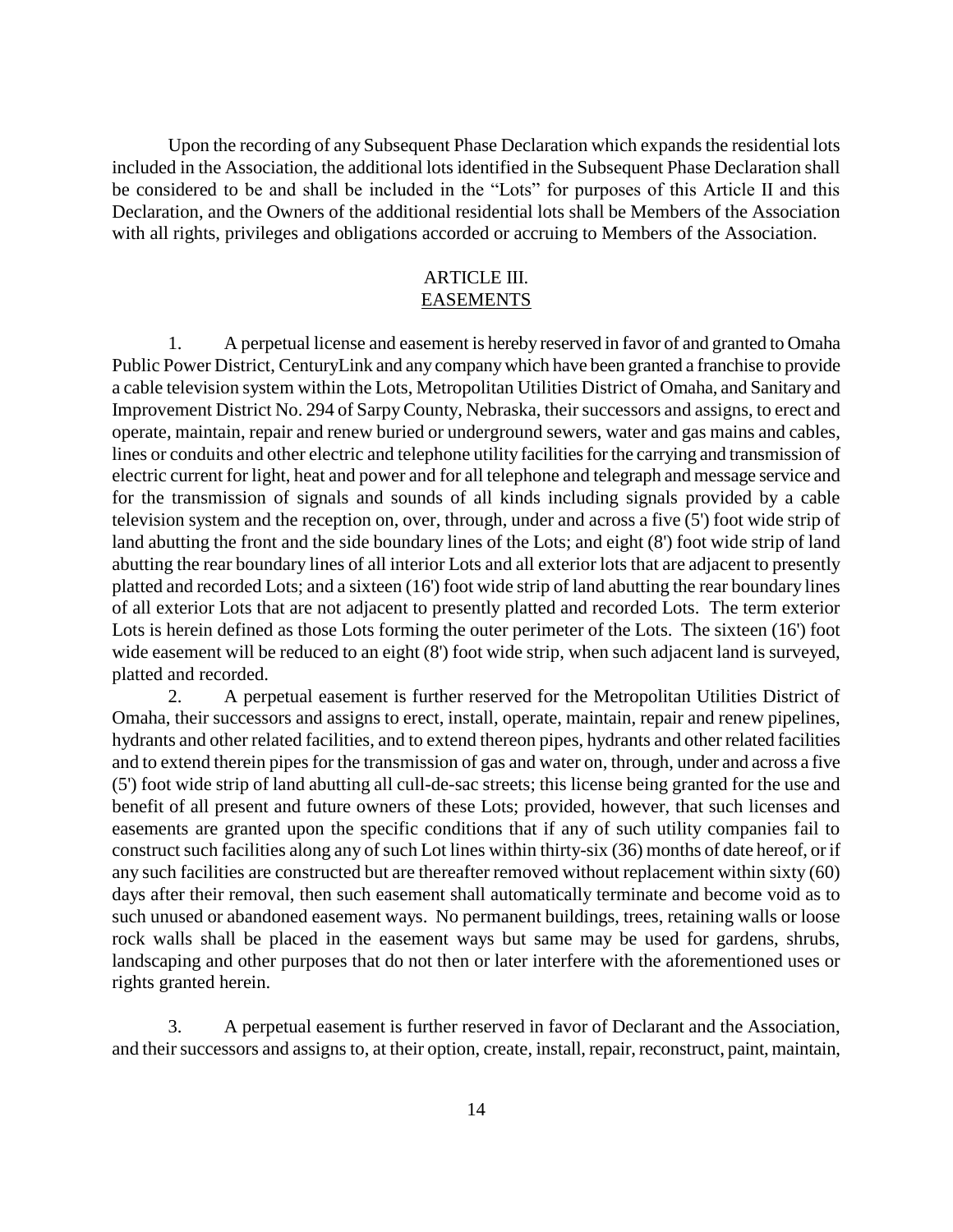and renew a bufferyard and/or fence standards and related accessories located on, over and upon the rear most ten (10) foot wide strip of land abutting the rear boundary lines of all Lots on the perimeter of the Cedar Grove subdivision. Fence placement shall be within one (1) foot of the interior (home side) of said ten (10) foot easement.

4. An exclusive perpetual easement, and reasonable access thereto, is hereby reserved in favor of Boyer Young Easement Holding Company, and its successors and/or assigns, to erect, install, construct, operate, maintain, repair and remove poles, wires, cables, conduit, and other related facilities and appurtenances thereof, above and below ground, and to extend thereto or therein wires and/or cables for the carrying or transmission of electric current for light, heat and power, and for the transmission of signals and sounds of all kinds, including signals provided by a cable television system, internet access system, telephone system, and/or any other communication system, and the reception related thereto, on, over, under, through and across a ten foot (10') strip of land abutting all interior boundary lines of the easements set forth in the final plat of Cedar Grove which is filed in the Register of Deeds of Sarpy County, Nebraska (Instrument No. 2013-27395), and any replat thereof.

5. CenturyLink and/or any other telecommunications company may, upon completion of its distribution system, require a connection charge on some or all of the Lots at the time service is requested.

6. Other easements are provided for in the final plat of Cedar Grove which is filed in the Register of Deeds of Sarpy County, Nebraska (Instrument No. 2013-27395).

## ARTICLE IV. GENERAL PROVISIONS

1. Except for the authority and powers specifically granted to the Declarant, the Declarant or any owner of a Lot named herein shall have the right to enforce by a proceeding at law or in equity, all reservations, restrictions, conditions and covenants now or hereinafter imposed by the provisions of this declaration to either prevent or restrain any violation or to recover damages or other dues of such violation. Failure by the Declarant or by any Owner to enforce any covenant or restriction herein contained shall in no event be deemed a waiver of the right to do so thereafter.

2. The covenants and restrictions of this Declaration shall run with and bind the land for a term of twenty-five (25) years from the date of this Declaration. Thereafter the covenants, restrictions and other provisions of this Declaration shall automatically renew for successive ten (10) year periods unless terminated or amended by the owners of not less than seventy-five (75%) percent of said Lots, which termination or amendment shall thereupon become binding upon all Lots. For a period of ten (10) years following the date hereof, Declarant, its successors or assigns, shall have the sole, absolute and exclusive right to amend, modify or supplement all of any portion of this Declaration from time to time by executing and recording one or more duly acknowledged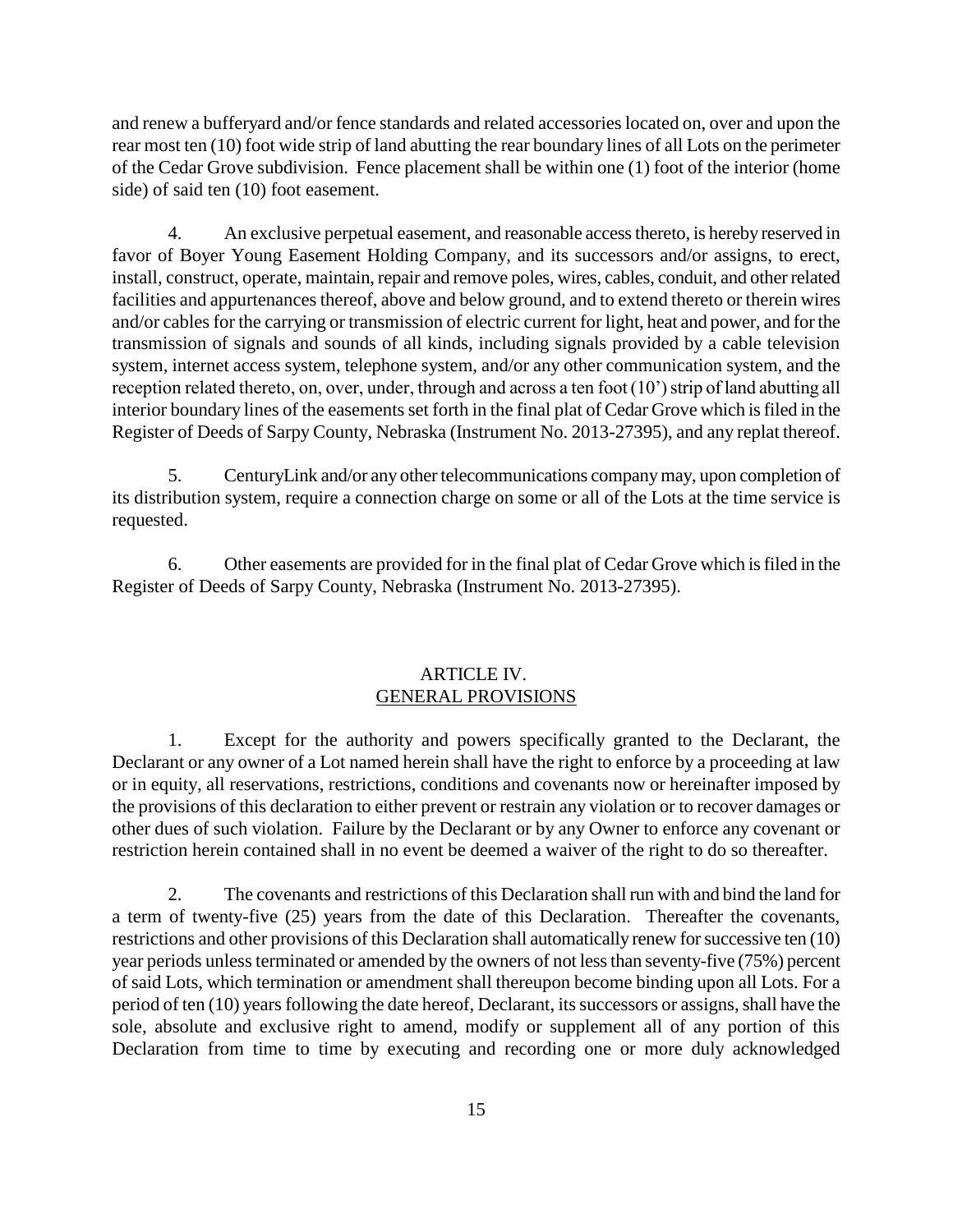amendments to this Declaration in the Office of the Register of Deeds of Sarpy County, Nebraska. Thereafter, this Declaration may be amended by an instrument signed by the owners of not less than seventy-five percent (75%) of the Lots covered by this Declaration.

3. Clearwater Falls, LLC, a Nebraska limited liability company, may assign its rights as Declarant hereunder at any time, by filing an Assignment of Declarant Rights with the Sarpy County Register of Deeds. In addition, Clearwater Falls, LLC, a Nebraska limited liability company, or its successor or assign, may terminate its status as Declarant under this Declaration, at anytime, by filing a Notice of Termination of Status as Declarant. Upon such termination filing, the Association may appoint itself or another entity, association or individual to serve as Declarant, and such appointee shall thereafter serve as Declarant with the same authority and powers as the original Declarant.

4. Invalidation of any covenant by judgment or court order shall in no way affect any of the other provisions hereof, which shall remain in full force and effect.

[Remainder of Page Intentionally Left Blank]